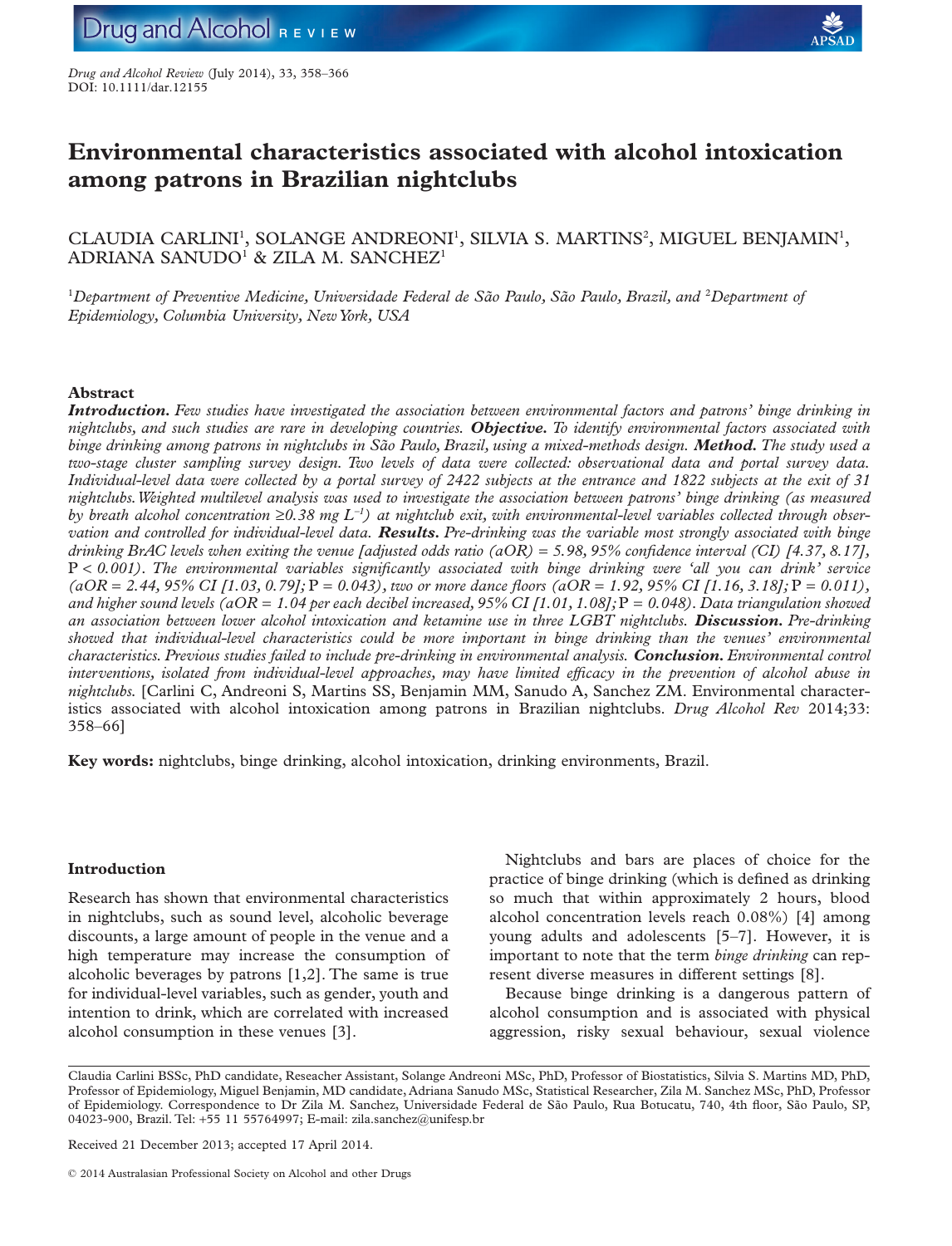[9–11] and mortality [12] at these venues, it is considered to be a public health concern.

Understanding the environmental and individuallevel characteristics that can facilitate alcoholic intoxication in the nightlife economy is important in informing licensing policy and harm-reduction initiatives to reduce intoxication-related harm in nightclubs and bars [13].

Although there has been an increase in the scientific literature on this topic over the last decade, all extant studies were conducted in countries in Europe, North America and Oceania, leaving a large gap in the knowledge of this behaviour in less wealthy and more unequal countries [2,14].

Binge drinking has recently emerged as a public health issue in Brazil [15], and until now, no epidemiological study of alcohol consumption in nightclubs has ever been published in that country, where the legal drinking age is 18 and current policies allow drinking in public areas, including streets, beaches and parks. The unregulated sale of alcohol is common, and most existing regulations are poorly enforced [16].

Thus, the objective of this study is to identify environmental-level factors that may be associated with binge drinking among patrons in nightclubs in São Paulo, Brazil, in order to provide important data that may support alcohol control policies in nightclubs in a developing country.

# **Methods**

A mixed-methods design was used to investigate the alcohol use behaviour of patrons at nightclubs and environmental factors that might promote alcohol consumption in these establishments.

# *Sampling of nightclubs and patrons*

This study was a two-stage cluster sampling portal survey, defined as a form of intercept sampling specifically designed to capture at-risk individuals at the entrance to and exit from locales of increased alcohol and other drug risks [17].The nightclub selection (first stage) consisted of a systematic sample of 40 nightclubs, with probability of inclusion proportional to their maximum capacity.The patron selection (second stage) was a systematic sample of every third person in the entrance lines of the selected nightclubs [17] (see Supporting Information Appendix S1 for details).

In this survey, nightclubs were defined as leisure venues that sell alcoholic beverages, have one or more dance floors, and offer individual control of patron entry and exit through the payment of an entrance fee.

The nightclub frame list was created by an active search of magazines and guides specialising in leisure

activities and a search of the first ten pages returned from a Google search using the following key word: 'São Paulo bars, nightclubs and discos' (in Portuguese). The final frame list consisted of 150 nightclubs meeting the inclusion criteria, from which 40 nightclubs and potential replacements were drawn (see Supporting Information Appendix S1 for details) [18].

The inclusion criteria for patrons to participate in the study were the following: intention to enter the nightclub and being 18 years or older. If the patron refused to participate, data on age and gender were registered, and the next person in line was approached.

A sample size of 1600 patrons was calculated so that the prevalence of alcohol intoxication could be estimated to within 5 percentage points (absolute precision) of the true value set to 50% (maximum variance) with 95% confidence, two stages of cluster sampling and a design effect of 2 [19]. Taking into account a refusal rate of 30% and a maximum follow-up loss of 40% from patron entrance to patron exit, grounded in previous studies by Clapp *et al*. [18], it was determined that 2912 patrons should be initially approached.

# *Data collection and instruments*

Two levels of data were collected in the study: environmental data (characteristics of the nightclub) and individual-level data (patrons of the nightclub).

*Nightclub instruments.* Observational research was conducted inside the nightclubs that agreed to participate in the study. Each nightclub was observed once for an average of 8.5 h—i.e. from the time the club opened to the time it closed—by two trained researchers. Two instruments were used: (i) a structured questionnaire based on the KAReN (Kit for Assessment of Recreational Nightlife) venue questionnaire [20] and Safer Bars [21] (details in Supporting Information Appendix S1); and (ii) a field diary filled out during and immediately after the observational research, with four thematic axes: drinking behaviour, violence, sexual behaviour and illicit drug use in the nightclubs. The observational procedure follows the guidelines of Patton and Bernard [22,23]. Humidity (%) and temperature (°C) were measured by a professional thermohygrometer (INSTRUTHERM HT, model 270; INSTRUTHERM, São Paulo, Brazil) and sound level (dB) by a sound level meter (INSTRUTHERM DEC, model 490).

*Patron instruments.* The patrons who agreed to participate took entrance and exit survey interviews and a breathalyser (Dräger Alcotest 7410 Plus RS, Dräger, Lübeck, Germany) test after each interview. The patrons received a bracelet with a unique code to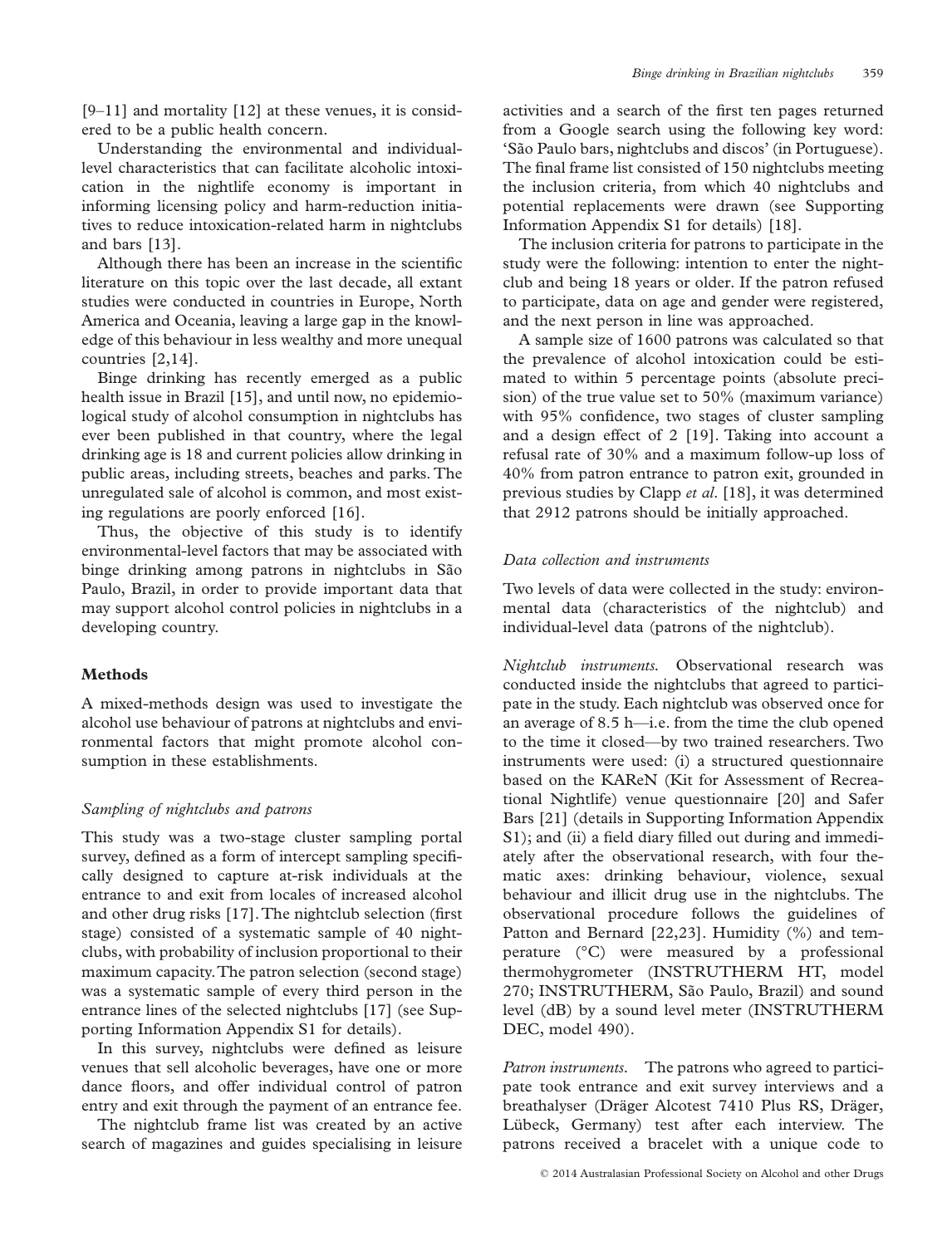identify them at the exit. Seven field researchers used Samsung Galaxy tablets to collect data from the interviews and send those data to a central database in real time. The entrance questionnaire investigated sociodemographic variables, pre-drinking (a positive result on the breathalyser test with breath alcohol concentration (BrAC) ≥0.01 mg L<sup>-1</sup>), drinking patterns, drug use and risk behaviours in nightclubs in the year prior to the survey.The exit questionnaire asked about alcohol consumption, drug use and risk behaviours patrons engaged in on that specific night inside the venue.

## *Variables*

The outcome variable for the statistical analysis was breath alcohol concentration levels equivalent to those of binge drinking (defined here as 'binge drinking alcohol concentration') at the time of exit  $(0 = no,$  $1 = yes$ ). Patrons' binge drinking (alternately, alcohol intoxication) was defined as a BrAC ≥0.38 mg  $L^{-1}$ , which corresponds to a blood alcohol concentration of 0.08% (the mean concentration of a binge drinking episode) [4,24].The aspects of the nightclubs that were evaluated as explanatory variables are presented in detail in Supporting Information Appendix S1.

### *Statistical analyses and weighting*

We computed weights for nightclubs, patrons within each nightclub and patrons overall. Post-stratification adjustments were made using the information about the sex of all customers present at each nightclub (a total of 23 100 patrons were present in the 31 nightclubs on the days of data collection, 59% men and 41% women). Non-participation adjustment rates for the nightclub weights were also calculated.

Descriptive and inferential statistics on the sampled patrons and nightclubs were computed using survey weight estimates. We also investigated the patterns of non-response for patrons under this approach.

Multilevel logistic models with random intercepts were used to evaluate the association of binge drinking BrAC at nightclub exit with patrons' individual characteristics (level 1) and nightclub characteristics (level 2). The maximisation of a pseudo-likelihood through an adaptive quadrature approach was used for estimation because it can accommodate the probability weights of each level of sampling [25]. It is necessary to scale the sampling weights at each level, and this step was performed here, as is recommended for informative sampling methods used to select units at both levels of sampling [25,26]. In multilevel analysis, the weights should be given for each level of analysis (details about weighting are presented in Supporting Information Appendix S1).

First, a null multilevel model with explanatory variables was fitted. Second, models for each characteristic and the bivariate association of binge drinking BrAC at exit were fitted. Then, models that examined the association of the outcome and all predictor variables of each block, controlling for pre-drinking, were fitted. Variables with  $P < 0.20$  in the models by block were used to build a final model. Explanatory variables with *P* < 0.05 composed the final model. Coefficients are presented in terms of odds ratio (OR) and adjusted odds ratio (aOR) to facilitate interpretation (see Supporting Information Appendix S1 for details).

An additional model including a variable (yes/no) for venues exhibiting ketamine use at the nightclub level ('ketamine venue') was investigated under the same modelling approach and using the same variables presented in Table 1, replacing illicit drug use with ketamine use.

The models were estimated using the GLLAMM package for Stata 2012 software [27].

# *Content analysis of field diaries*

Each night of observation in the field diary was identified by a numeric code and was analysed using the content analysis technique described in Bardin's theoretical framework. Field notes were sorted into major themes (i.e. portions in agreement with each thematic axis) and grouped into reports [28]. At this stage, the computer software NVivo 10 was used [29].

The themes identified were analysed to provide meaning, taking into consideration the emic approach [28]. This step, defined as categorisation, was performed by three researchers working together to ensure consistency and coherence in the analysis [22].

# *Ethics*

The Research Ethics Committee of the Universidade Federal de São Paulo (protocol 21477) approved this study. No interview was conducted with patrons showing signs of severe intoxication, following the guidelines for screening described in Perham *et al*. [30].

#### **Results**

#### *Sample characteristics*

Of the 40 original nightclubs selected for sampling, 31 (including replacements) agreed to participate, resulting in an acceptance rate of 66%.

A total of 3063 patrons of the 31 nightclubs were recruited to answer questions in an entrance and exit portal survey. An entrance acceptance rate of 80% generated a sample of 2422 completed entrance interviews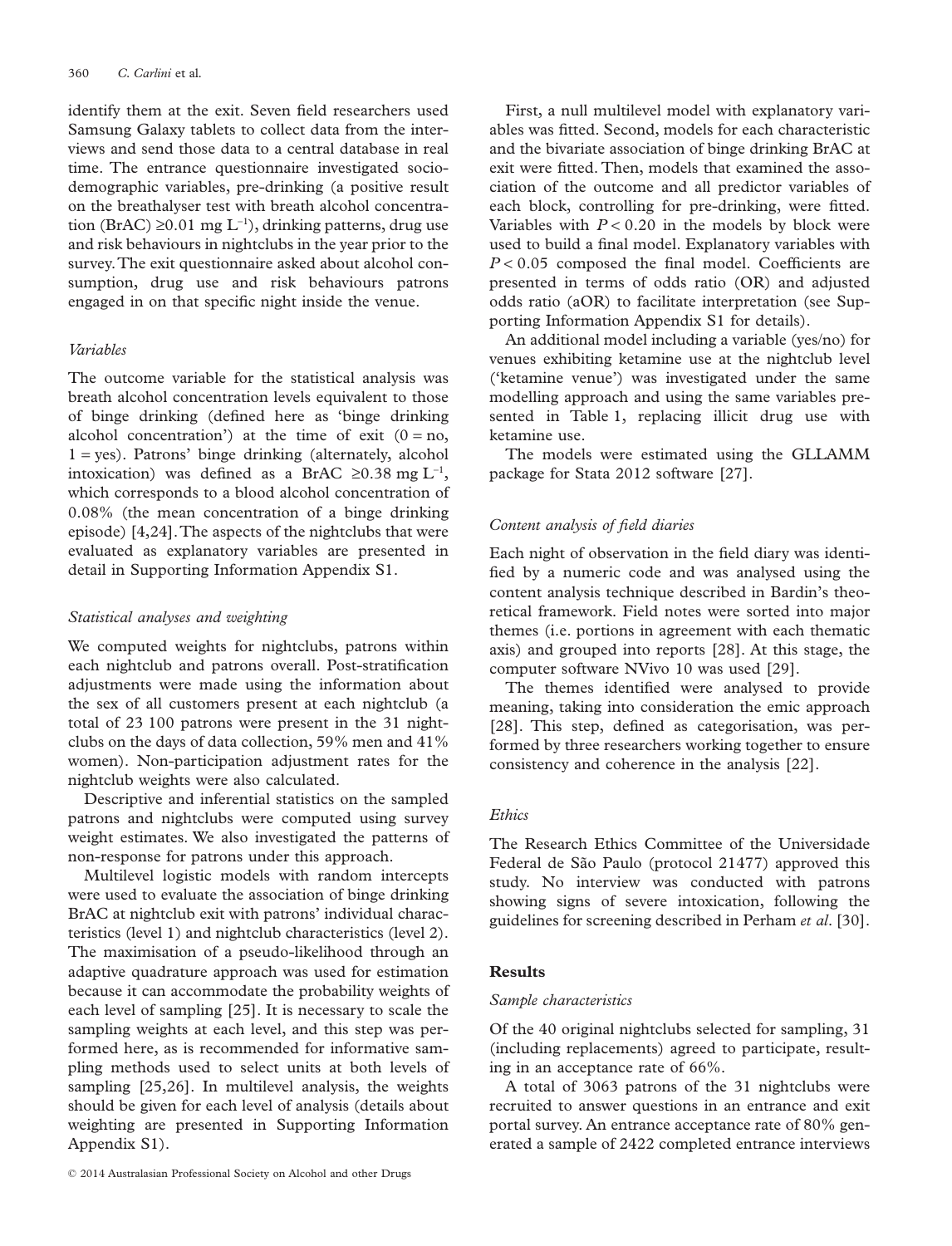|                         | Variable                                         | $\boldsymbol{n}$ | Unweighted<br>percentage (SE) | Weighted<br>percentage (SE) |  |
|-------------------------|--------------------------------------------------|------------------|-------------------------------|-----------------------------|--|
| Venue entrance          | Consumption fee <sup>ac</sup>                    | 15               | 48.39 (9.12)                  | 52.32 (10.40)               |  |
|                         | Identity checking <sup>a</sup>                   | 19               | 61.29 (8.89)                  | 62.52(9.76)                 |  |
|                         | Oueue <sup>a</sup>                               | 22               | 70.97 (8.29)                  | 62.48 (10.82)               |  |
|                         | Minors $(<18$ years old) <sup>a</sup>            | 9                | 29.03 (8.29)                  | 34.33 (10.78)               |  |
| Beverages and food      | 'All you can drink' service <sup>a</sup>         | 4                | 12.90(6.12)                   | 9.97(5.00)                  |  |
|                         | Alcohol discounts <sup>a</sup>                   | 10               | 32.26 (8.53)                  | 37.21 (10.30)               |  |
|                         | Food availability <sup>a</sup>                   | 13               | 41.94 (9.01)                  | 35.79 (9.54)                |  |
|                         | Water fountain availability <sup>a</sup>         | 4                | 12.90(6.12)                   | 9.87(5.09)                  |  |
| Type of nightclub       | L <sub>GBT</sub> <sup>a</sup>                    | $\mathbf Q$      | 29.03 (8.29)                  | 29.33 (9.42)                |  |
| Physical environment    | Reserved area for smokers <sup>a</sup>           | 25               | 80.65 (7.21)                  | 82.74 (7.03)                |  |
|                         | Reserved area for sexual relations <sup>ab</sup> | 4                | 12.90(6.12)                   | 8.89 (4.56)                 |  |
|                         | Three or more bars <sup>a</sup>                  | 12               | 38.71 (8.89)                  | 29.55(8.56)                 |  |
|                         | Two or more dance floors <sup>a</sup>            | 9                | 29.03 (8.29)                  | 31.81 (10.69)               |  |
|                         | Big screen or TV <sup>a</sup>                    | 23               | 74.19 (7.99)                  | 70.59 (10.39)               |  |
| General characteristics | Humidity $(\% )$                                 | 31               | 70.60 (1.50)                  | 69.18 (2.32)                |  |
|                         | Temperature (°C)                                 | 31               | 23.40 (0.47)                  | 23.20 (0.39)                |  |
|                         | Sound (dB)                                       | 31               | 96.88 (1.21)                  | 97.17 (1.47)                |  |
| Health conditions       | Crowding <sup>a</sup>                            | 16               | 51.61 (9.12)                  | 46.63 (10.36)               |  |
|                         | Cleanliness <sup>a</sup>                         | 20               | 64.52 (8.74)                  | 68.99 (9.19)                |  |
| Illumination            | Dark <sup>a</sup>                                | $\overline{7}$   | 22.58 (7.63)                  | 25.15(9.18)                 |  |
|                         | Semi-dark <sup>a</sup>                           | 19               | 61.29 (8.89)                  | 59.75 (10.25)               |  |
|                         | Light <sup>a</sup>                               | 5                | 16.13(6.72)                   | 15.10(7.20)                 |  |
|                         | Light effects <sup>a</sup>                       | 12               | 38.71 (8.89)                  | 34.74 (9.68)                |  |
| Drugs                   | Use of illicit drugs $a$                         | 17               | 54.84 (9.09)                  | 49.85 (10.50)               |  |

**Table 1.** *Environmental characteristics of the 31 randomly selected São Paulo nightclubs*

Data collected by structured questionnaire during ethnographic observation. <sup>a</sup>Yes category. <sup>b</sup>Specific area for sexual relations (some clubs host a darkened room that patrons can use for casual sex). <sup>c</sup> Patrons pay a more expensive entrance fee (usually double the price of the regular fee) and then consume the total amount of money spent at the entrance in beverages. Once the total amount is paid, any money not consumed through beverages will not be refunded.

and a follow-up rate of 76%, representing 1832 complete exit interviews (1822 with breathalyser result).

Non-responses in the exit interview stemmed from different reasons: refusal to participate  $(n = 12, 2.1\%)$ , inability to answer due to severe intoxication ( $n = 67$ , 11.3%) and loss to follow-up (*n* = 511, 86.6%). There were no statistically significant differences in the sex  $(\chi^2 = 0.02, P = 0.889)$  or pre-drinking  $(\chi^2 = 0.88,$  $P = 0.355$ ) distributions or the mean age  $(t = 0.11)$ ,  $P = 0.917$ ) among the participants who were interviewed at both time points (entrance and exit) and those who were interviewed at entrance but not at exit.

Table 1 presents the environmental characteristics of the nightclubs that were hypothesised to be associated with patrons' drinking behaviour. Table 2 presents the demographic characteristics and pre-drinking status of patrons re-interviewed at exit.

Pre-drinking was observed in  $34.33\%$  (SE = 3.85) of patrons, binge drinking alcohol concentration at entry in  $9.35\%$  (SE = 1.35) of patrons, and binge drinking alcohol concentration at exit in  $31.11\%$  (SE = 3.06) of patrons.

#### *Multilevel analysis*

The final multilevel model showed that pre-drinking had the strongest significant association with alcohol intoxication at exit  $[4OR = 5.98, 95\%$  confidence interval (CI) [4.37, 8.17], *P* < 0.001]. 'All you can drink' service (patrons pay a fixed value at the entrance allowing them completely unrestricted alcohol consumption inside the establishment) had the next strongest association with alcohol intoxication ( $aOR = 2.44$ , 95% CI  $[1.03, 5.79], P = 0.043$ . Dance floors and sound levels were also statistically significantly associated with exit intoxication (Table 3).

The preliminary verification of a multilevel model without explanatory variables for alcohol intoxication at exit indicated a between-cluster variability of 0.96  $(SE = 0.44)$ ; the final multilevel model reduced this to  $0.47$  (SE = 0.16).

The field diary content analysis (presented below) raised a hypothesis concerning the inverse association of ketamine use with alcohol intoxication using multilevel analysis (data not shown in tables). Ketamine use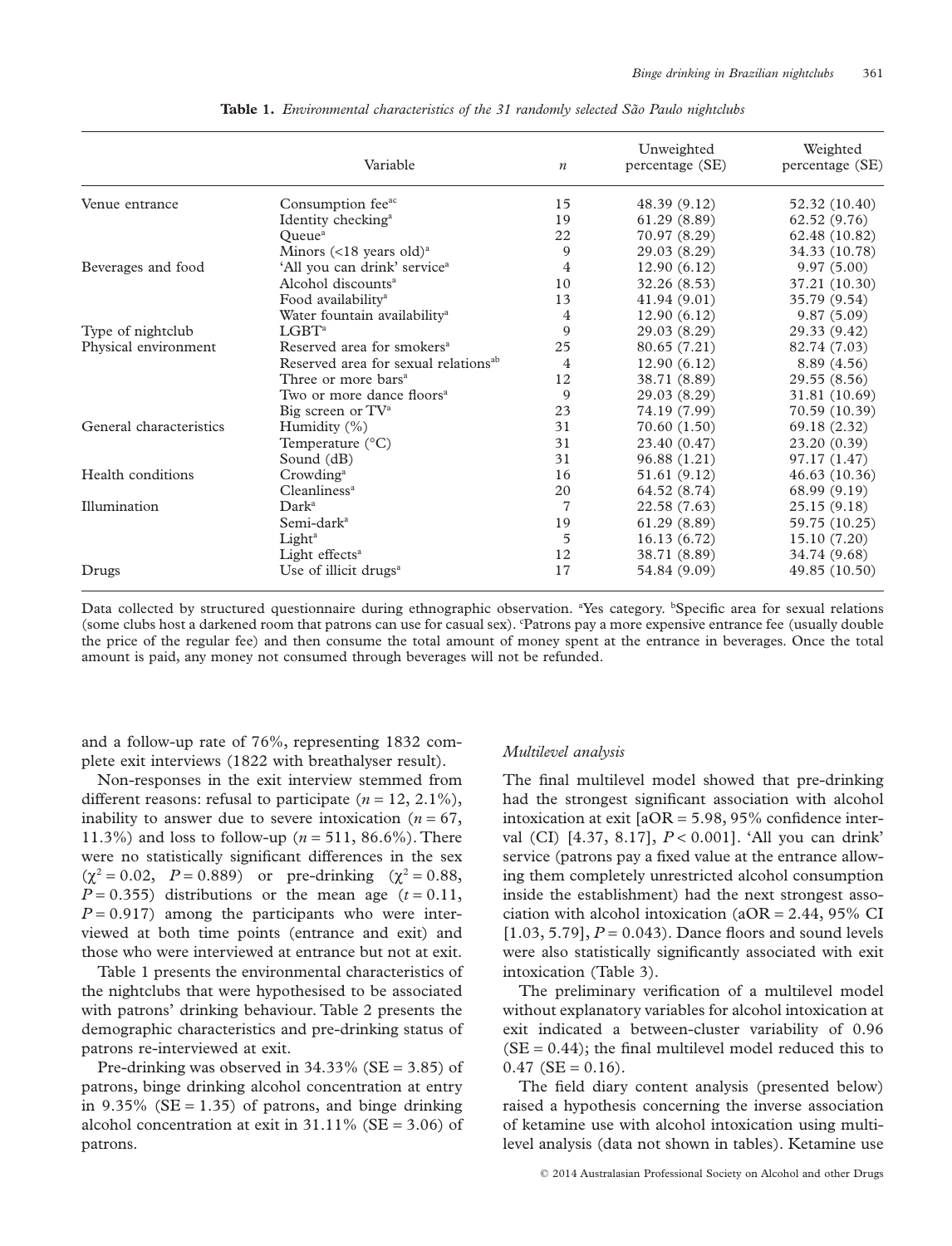|                              | Variables     |      | Unweighted<br>percentage (SE) | Weighted<br>percentage (SE) |  |
|------------------------------|---------------|------|-------------------------------|-----------------------------|--|
| Demographic characteristics  |               |      |                               |                             |  |
| <b>Sex</b>                   | Male          | 1111 | 60.98(1.14)                   | 60.71 (5.89)                |  |
|                              | Female        | 711  | 39.02 (1.14)                  | 39.29 (5.89)                |  |
| Age                          | $18-24$ vears | 897  | 49.23 (1.17)                  | 59.47 (4.57)                |  |
|                              | $25-66$ vears | 925  | 50.77 (1.17)                  | 40.53(4.57)                 |  |
| Patrons' behaviour           |               |      |                               |                             |  |
| Pre-drinking                 | Yes           | 683  | 37.49 (1.13)                  | 34.33 (3.85)                |  |
| Binge drinking BrAC at entry | Yes           | 186  | 10.21(0.71)                   | 9.35(1.61)                  |  |
| Binge drinking BrAC at exit  | Yes           | 569  | 31.22 (1.09)                  | 31.11(3.06)                 |  |

**Table 2.** *Sociodemographic characteristics of patrons interviewed at nightclub exit (*n *= 1822)*

Data from the entrance interview. BrAC, breath alcohol concentration.

**Table 3.** *Multilevel models for the associations between environmental characteristics and binge drinking BrAC for patrons at exit (*n *= 1822 interviewees in 31 nightclubs)*

|                           |                                                  |           | Bivariate        |      | Block            |      | Final model  |                  |  |
|---------------------------|--------------------------------------------------|-----------|------------------|------|------------------|------|--------------|------------------|--|
| Block                     | Variable                                         | <b>OR</b> | $\boldsymbol{P}$ | aOR  | $\boldsymbol{P}$ | aOR  | 95% CI       | $\boldsymbol{P}$ |  |
| Patrons                   |                                                  |           |                  |      |                  |      |              |                  |  |
| Patrons' behaviour        | Pre-drinking <sup>a</sup>                        | 5.80      | < 0.001          |      |                  | 5.98 | [4.37, 8.17] | < 0.001          |  |
| Demographics              | Male                                             | 1.24      | 0.370            | 0.91 | 0.698            |      |              |                  |  |
|                           | Age 18-24                                        | 1.13      | 0.419            | 1.24 | 0.224            |      |              |                  |  |
| Nightclubs                |                                                  |           |                  |      |                  |      |              |                  |  |
| Venue entrance            | Consumption fee <sup>ad</sup>                    | 2.28      | 0.051            | 1.70 | 0.184            |      |              |                  |  |
|                           | Identity checking <sup>a</sup>                   | 1.01      | 0.978            | 0.90 | 0.807            |      |              |                  |  |
|                           | Queue <sup>a</sup>                               | 1.53      | 0.477            | 1.22 | 0.699            |      |              |                  |  |
|                           | Minors $(<18$ years.old) <sup>a</sup>            | 1.66      | 0.184            | 1.39 | 0.398            |      |              |                  |  |
| Beverages and food        | 'All you can drink' service <sup>a</sup>         | 2.65      | 0.013            | 3.19 | 0.005            | 2.44 | [1.03, 5.79] | 0.043            |  |
|                           | Alcohol discounts <sup>a</sup>                   | 0.52      | 0.224            | 0.73 | 0.439            |      |              |                  |  |
|                           | Food availability <sup>a</sup>                   | 0.47      | 0.146            | 0.58 | 0.175            |      |              |                  |  |
|                           | Water fountain availability <sup>a</sup>         | 1.36      | 0.581            | 1.39 | 0.501            |      |              |                  |  |
| Type of nightclub         | $LGBT^a$                                         | 1.20      | 0.649            | 0.83 | 0.626            |      |              |                  |  |
| Physical environment      | Reserved area for smokers <sup>a</sup>           | 1.66      | 0.152            | 1.08 | 0.851            |      |              |                  |  |
|                           | Reserved area for sexual relations <sup>ac</sup> | 1.27      | 0.749            | 0.97 | 0.975            |      |              |                  |  |
|                           | Three or more bars <sup>a</sup>                  | 0.86      | 0.757            | 1.13 | 0.781            |      |              |                  |  |
|                           | Two or more dance floors <sup>a</sup>            | 2.39      | 0.013            | 2.71 | 0.002            | 1.92 | [1.16, 3.18] | 0.011            |  |
|                           | Big screen or TV <sup>a</sup>                    | 0.50      | 0.059            | 0.49 | 0.051            | 0.50 | [0.28, 0.90] | 0.011            |  |
| Atmospheric               | Humidity $(\%)$                                  | 0.99      | 0.421            | 0.98 | 0.322            |      |              |                  |  |
| characteristics           | Temperature (°C)                                 | 1.00      | 0.981            | 0.95 | 0.579            |      |              |                  |  |
|                           | Sound (dB)                                       | 1.05      | 0.119            | 1.06 | 0.060            | 1.04 | [1.01, 1.08] | 0.048            |  |
| Health conditions         | Crowding <sup>a</sup>                            | 1.14      | 0.766            | 1.17 | 0.730            |      |              |                  |  |
|                           | Cleanliness <sup>a</sup>                         | 0.54      | 0.096            | 0.63 | 0.229            |      |              |                  |  |
| Illumination <sup>b</sup> | Semi-dark <sup>a</sup>                           | 0.86      | 0.619            | 1.12 | 0.813            |      |              |                  |  |
|                           | Light <sup>a</sup>                               | 0.20      | 0.033            | 0.31 | 0.208            |      |              |                  |  |
|                           | Light effects <sup>a</sup>                       | 1.52      | 0.292            | 0.96 | 0.949            |      |              |                  |  |
| Drugs                     | Use of illicit drugs <sup>a</sup>                | 1.80      | 0.203            | 1.39 | 0.494            |      |              |                  |  |

<sup>a</sup>Yes category. <sup>b</sup>Reference category: dark. <sup>c</sup>Specific area for sexual relations (some clubs host a darkened room that patrons can use for casual sex). <sup>d</sup> Patrons pay a more expensive entrance fee (usually double the price of the regular fee) and then consume the total amount of money spent at the entrance in beverages. Once the total amount is paid, any money not consumed through beverages will not be refunded. aOR, adjusted odds ratio; BrAC, breath alcohol concentration; OR, odds ratio.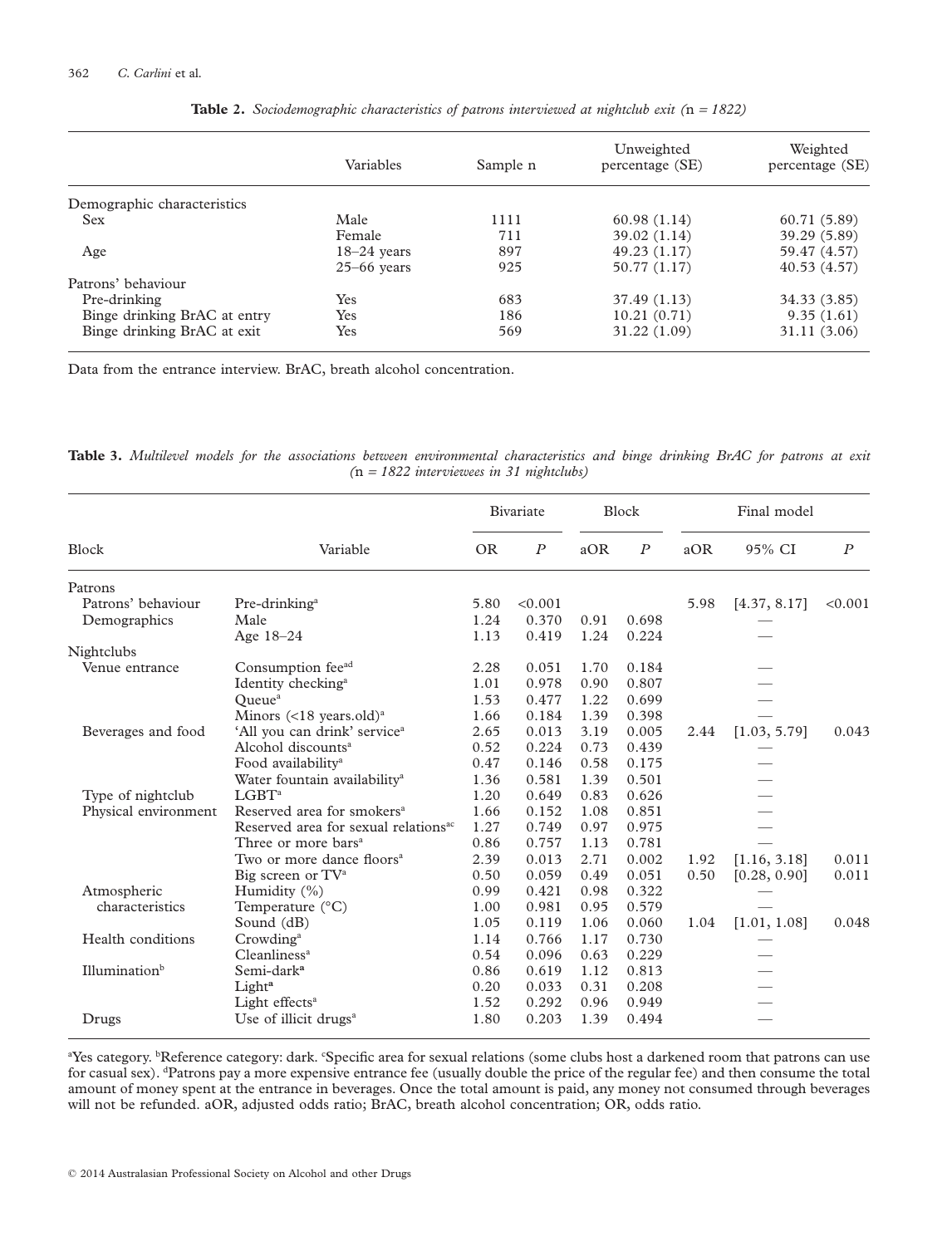was observed by researchers and declared by patrons in three LGBT venues. Using the same modelling approach, analysis supported that intoxication was less prevalent in these 'ketamine use' venues  $(aOR = 0.37,$ 95% CI [0.23, 0.58], *P* < 0.001). For the model that includes ketamine use in the venue as a nightclub-level variable, a similar final model is obtained; however, sound level effects become marginally significant  $(P = 0.060)$ , when ketamine use venues are added to the model.

## *Content analysis*

Content data analysis of the field diaries supported the association between open bars and alcohol intoxication. The majority of the quotes from the thematic node 'alcohol intoxication' came from the observations conducted where 'all you can drink' service was available.

In 'all you can drink' venues, pre-drinking was less visible in the entrance line; however, people drank until the last possible moment, and it was usual to see people handling glasses at closing time.

People were drinking a lot during the night. Signs of intoxication were evident, especially after 2 am. . . . Many people with uncoordinated movements, bloodshot eyes, slurred speech. There were clear signs of vomiting in the bathrooms. . . . Some people tried to talk with me, but they were so drunk that I could not quite understand what they were saying . . . In the exit row, a patron participating in the survey passed out when approached to answer the exit interview. (Field diary 27)

The need to include pre-drinking as a control variable of statistical analysis emerged from field observation, as in almost all venues, several patrons were drinking in the entrance line, and alcohol was being sold outside the venue by peddlers in cars or tents or through local trade, such as street bars, diners and bakeries. In some places, people came to the club already drunk, which would be a confounding factor for environmental variables.

The nightclub is located in a very busy street ... Some street bars and bakeries are on the same sidewalk as the venue. Patrons are pre-drinking in front of the nightclub, and some of them are showing signs of intoxication in the line. . . . Entrance of intoxicated patrons is authorised with no concerns. (Field diary 07)

Before the multilevel models were fitted, an experience in the field inspired researchers to hypothesise about the poor quality of interactions when loud music is playing, as well as its consequences for alcohol use:

The loud sound seems to decrease the degree of interaction between the patrons, and it was virtually impossible to talk there, and thus each one pays attention only to the drink and the dancing.We have to consider the hypothesis that loud sound decreases interactions and increases alcohol consumption in our analysis. (Field diary 13)

Another theme that emerged from the field diaries concerns the role of the 'agglomeration' of patrons, which seems to increase consumption of alcohol. Notes from observations indicate that extremely crowded and messy nightclubs seem to be associated with higher alcohol consumption, shown by the analysis of interaction between 'agglomeration' and 'intoxication' nodes, grouped by NVivo.

The dance floor was crowded and the sound coming out of the boxes was very loud . . . People were drinking a lot (really a lot) and . . . were colliding all the time during dancing. (Field diary 12)

Considering the data triangulation [22], ketamine use was visible in three specific venues and, simultaneously, alcohol intoxication was described as less prevalent in these venues. The 'ketamine' and 'alcohol intoxication' NVivo nodes were integrated when considering low alcohol use:

I was astonished with the amount of people snorting ketamine. . . . I asked a guy (he was disturbed and with red eyes) if he had enjoyed the go-go boy show. He replied seriously, 'What show?' . . . I replied, thinking that he was joking, 'You do not remember the scene with those two guys who were up on stage?' Aggressively he replied, 'You are mistaken, there was no show today.'The alcohol use was lower than I had previously seem . . . People left the venue 'high', but 'high' from other drugs, not alcoholic intoxication. (Field diary 21)

### **Discussion**

The most relevant finding of this study is the fact that the variable most strongly associated with exiting patrons having BrACs indicating alcohol intoxication was pre-drinking behaviour (or pre-loading). Among the 24 environmental variables analysed, only four were significantly associated with alcohol intoxication after controlling for pre-drinking: number of dance floors, big screens or televisions, sound level and 'all you can drink' service.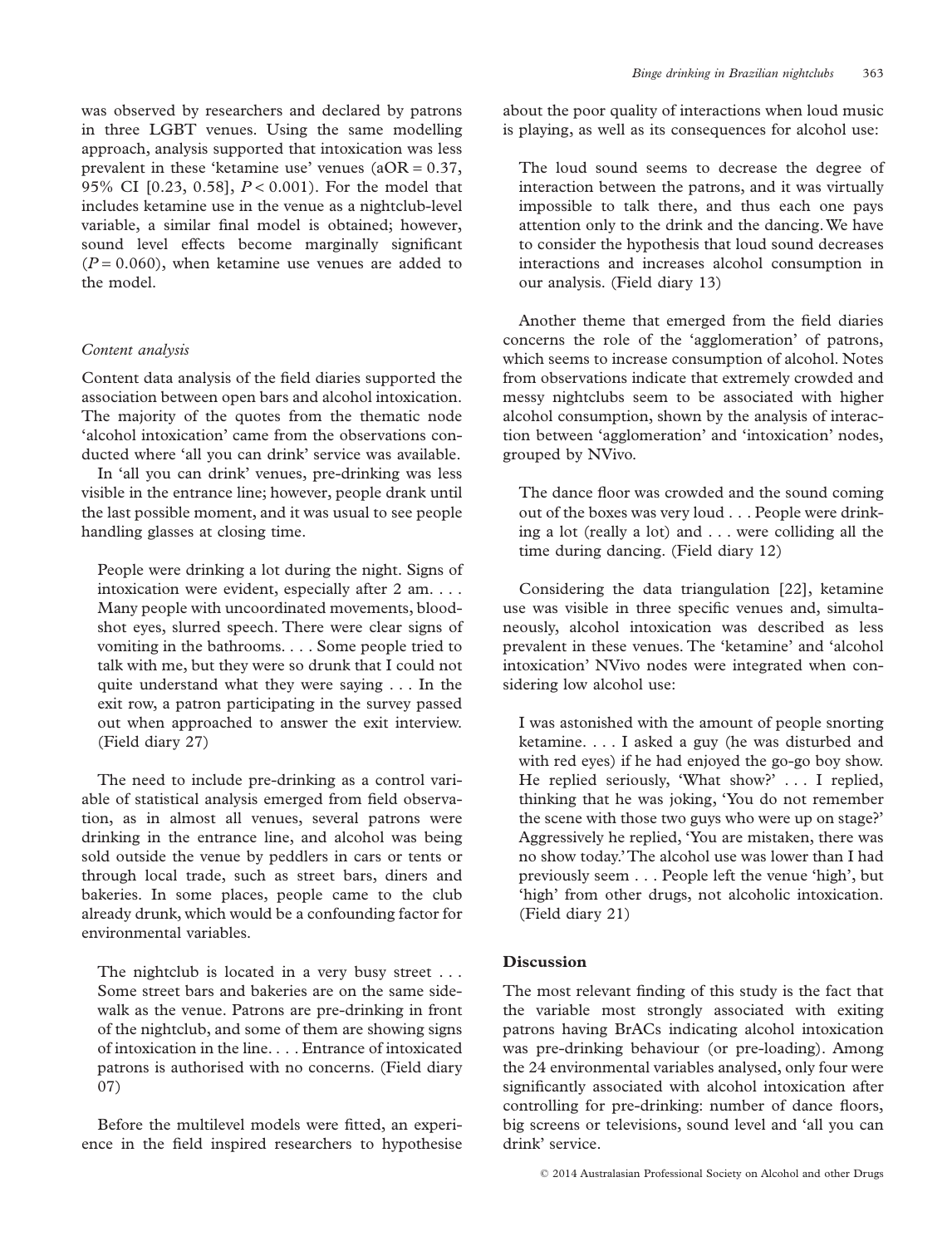Pre-drinking, the main predictor in this study, has already been investigated in other countries (particularly in the USA and UK) and seems to occur when patrons aim to save money and to facilitate peer and sexual interactions [31]. It is important to note that binge drinking also occurs during the pre-drinking episodes [32], as getting drunk seems to be one of the main objectives of young people who go out for nightlife activities, independently of being inside or outside the destination venue [5,6,33].

Considering the nightclub characteristics, 'all you can drink' service had the strongest significant association with patrons' intoxication at nightclub exit. These data corroborate an American study showing that in college bar districts in the United States, this discount practice is associated with a higher potential to boost patron intoxication [34].

In Brazil in 2008, a bill (number 3414/08) prohibiting parties offering 'all you can drink' service was presented to the Chamber of Deputies. The project has since stalled, although the Chamber's official web site states that this is a priority project. Moreover, in Brazil, alcohol sales are unregulated and it is legal to serve alcohol to intoxicated patrons [16], which suggests that 'all you can drink' service may be more harmful in Brazil than it is in regulated markets.

Although there is little scientific evidence to date, higher levels of sound seem to be significantly associated with patron intoxication, which was supported by qualitative and quantitative evidence in our study. An experimental study conducted in French bars showed that high levels of sound led to an increase in alcohol consumption among clients [35].The 'arousal hypothesis' for patrons in nightclubs argues that high sound levels create a high level of excitement in patrons, which leads them to increase their alcohol consumption and reduce their waiting time between each new serving of alcohol [36].

We found a statistically significant association between the number of dance floors and binge drinking alcohol concentration at the exit. A possible explanation for this association is that higher availability of dance floors results in more people clustering around them and that crowded dance floors are associated with heavy drinking.This occurs because patrons try to alleviate their discomfort by drinking faster, as suggested in other studies [37]. Dance floors are usually the place where sound is loudest in the nightclub; thus, the arousal theory would also be an explanation. The variable 'crowding' was based on the average number of people present at the venue, independent of where people were socialising. Consistent with the finding above, crowding per se was not associated with heavy drinking. Future studies should explore alternative methods to measure 'crowding' by taking into consideration the crowd distribution.

Big screens or televisions in nightclubs were a protective factor. We assume that this is due to distinct reasons based on three different profiles of nightclubs that feature screens and televisions: (i) induced motion sickness—extreme visual stimulus from the transmission of fast, colourful, psychedelic images can generate feelings of dizziness and motion-sickness [38], reducing the desire to drink; (ii) ballroom dancing—the second group of nightclubs with big screens or televisions catered to older adults who appreciate ballroom dancing, so people seemed to be more focused on dancing than drinking; and (iii) distraction—patrons watch programs on the televisions and therefore dance less. It may be less the big screen or television itself that is the protective factor, but the type of nightclub and patrons that characterise and attend it, respectively. Studies of televisions in bars have only aggression as the outcome: televisions showing fights or aggressive programs increased violence among intoxicated patrons [39].

Several limitations are noted. The follow-up rate of 75% shows that part of the entrance sample was lost. Our hypothesis is that patrons who were drunk were more likely to leave the establishment without worrying about the exit interview. Moreover, we did not interview extremely drunk patrons. Thus, the number of intoxicated patrons may be underrated. Additionally, the variable for illicit drug use in the venue that was used in the multilevel analysis was not self-reported by participants, but observed by those conducting observational research inside the nightclub.

Another limitation is that BrACs were measured only twice during the night for each patron—some of them may have engaged in binge drinking earlier in the night, but stopped drinking a few hours before leaving the nightclub, meaning that due to blood clearance, their initial binge drinking was not detected in the exit interview. Moreover, the authors opted for an objective definition of alcohol intoxication, specifically a biological measure proposed by the National Institute on Alcohol Abuse and Alcoholism for binge drinking [4], although we know that there are patrons who become intoxicated even at lower alcohol dosages.

Because the study is a cross-sectional survey, it is not possible to infer causation from statistical association. It is also important to note that there are likely many other influences on BrAC that were not measured in this study (i.e. length of drinking session, body adiposity and race).

Despite its limitations, this study has several strengths. The most important is the inclusion of predrinking in the multilevel analysis, which has not typically been included in published studies with similar scope. The second strength is the acceptance rate of patrons (80%) at the entrance of nightclubs in one of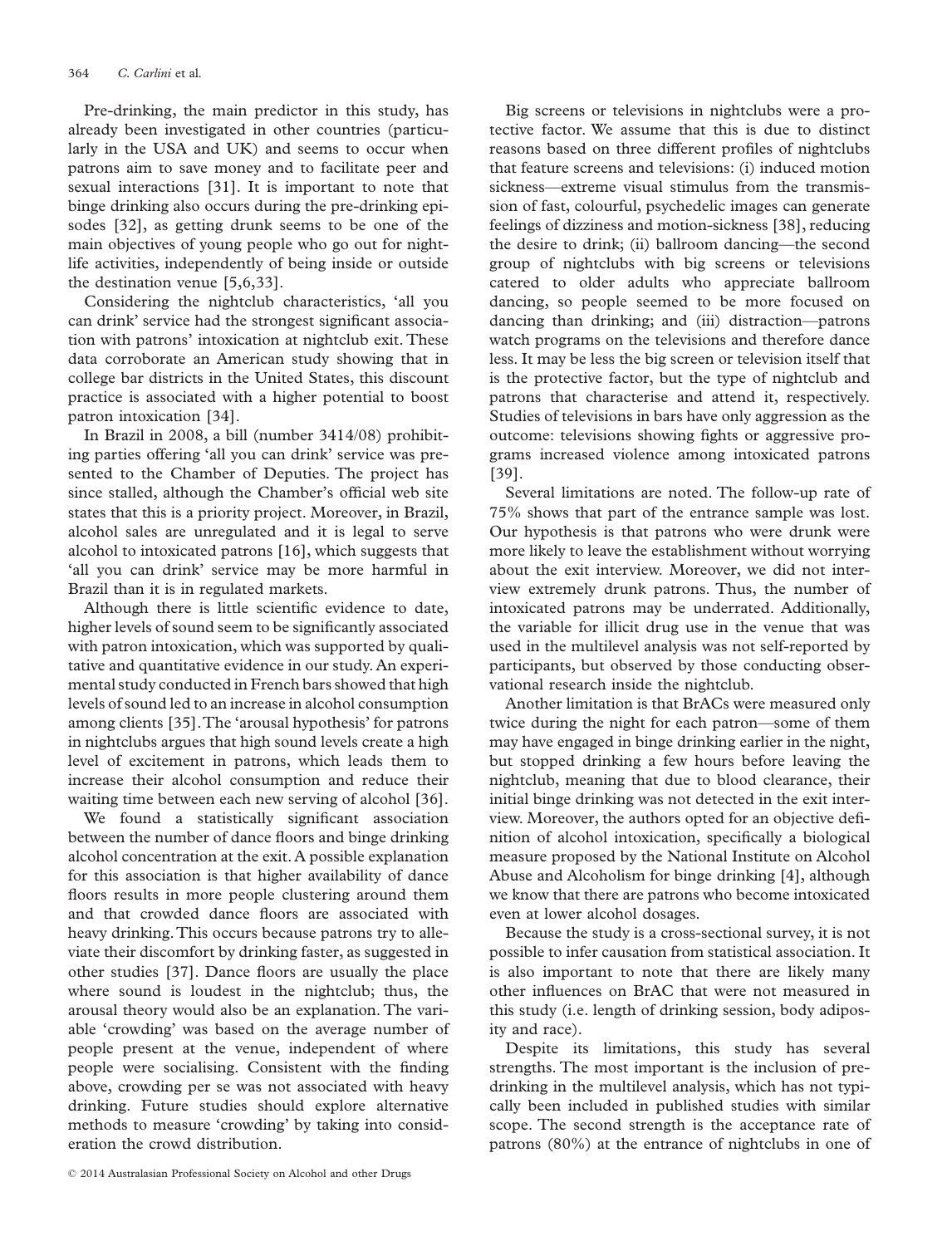largest cities in the world [40]. Moreover, the use of a mixed-methods design, considering different approaches for data collection and data analysis, increases the validity of results.

Considering that binge drinking in nightclubs is associated with the practice of 'drinking and driving' and aggressive and risky sexual behaviour [15], methods to reduce the amount of alcohol consumed by patrons must be tested. Data support the interpretation that although some environmental variables are associated with alcohol intoxication, personal decisions can be stronger than the influence of the environment itself [41], as pre-drinking was the strongest predictor of alcohol intoxication. Thus, environmental control approaches that are isolated from individual-level approaches may not show efficacy in the prevention of alcohol intoxication in nightclubs. On the other hand, the 'all-you-can-drink' service is one environmental factor that could be addressed by public policy to limit alcohol accessibility and availability in nightclubs.

## **Acknowledgements**

Funding for this study was provided by the São Paulo State Research Support Foundation (Fundação de Amparo a Pesquisa do Estado de São Paulo— FAPESP), grant numbers 2011/51658-0 for Dr Sanchez and 2012/21258-3 for PhD Candidate Carlini, and the Brazilian National Council on Research (Conselho Nacional de Desenvolvimento Científico e Tecnológico—CNPq), grant number 483385/2011-5 for Dr Sanchez.We thank all students and staff for their contributions to this research project, as well as the Preventive Medicine Department and the Brazilian Information Center on Psychotropic Drugs.

## **References**

- [1] Green J, Plant MA. Bad bars: a review of risk factors. J Subst Abuse 2007;12:157–89.
- [2] Hughes K, Quigg Z, Eckley L, *et al*. Environmental factors in drinking venues and alcohol-related harm: the evidence base for European intervention. Addiction 2011; 106(Suppl. 1):37–46.
- [3] Clapp JD, Reed MB, Min JW, *et al*. Blood alcohol concentrations among bar patrons: a multi-level study of drinking behavior. Drug Alcohol Depend 2009;102:41–8.
- [4] National Institute of Alcohol Abuse and Alcoholism. National institute of Alcohol Abuse and Alcoholism council approves definition of binge drinking. NIAAA Newsletter 2004;3:1–4.
- [5] Laranjeira R, Pinsky I, Zaleski M, Caetano R. I levantamento nacional sobre os padrões de consumo de álcool na população Brasileira [First national survey on patterns of alcohol consumption in the Brazilian population]. Brasília: Brazilian National Antidrug Secretariat (SENAD), 2007. In Portuguese.
- [6] Sanchez ZM, Martins SS, Opaleye ES, Moura YG, Locatelli DP, Noto AR. Social factors associated to binge

drinking: a cross-sectional survey among Brazilian students in private high schools. BMC Public Health 2011;11:201.

- [7] Beets MW, Flay BR, Vuchjnich S, Li KK, Acock A, Snyder FJ. Longitudinal patterns of binge drinking among first year college students with a history of tobacco use. Drug Alcohol Depend 2009;103:1–8.
- [8] Courtney KE, Polich J. Binge drinking in young adults: data, definitions, and determinants. Psychol Bull 2009;135: 142–56.
- [9] Bellis MA, Huges K, Calafat A, Juan M, Ramon A, Rodriguez JA. Sexual uses of alcohol and drugs and the associated health risks: a cross sectional study of young people in nine European cities. BMC Public Health 2008;8:155.
- [10] Kelley-Baker T, Mumford EA, Vishnuvajjala R, Voas RB, Romano E, Johnson M. A night in Tijuana: female victimization in a high-risk environment. J Alcohol Drug Educ 2008;52:46–71.
- [11] Livingston M, Chikritzhs T, Room R. Changing the density of alcohol outlets to reduce alcohol-related problems. Drug Alcohol Rev 2007;26:557–66.
- [12] Leifman H. A comparative analysis of drinking patterns in 6 EU countries in the year 2000. Contemp Drug Probl 2002;29:501–48.
- [13] Miller AB, Holder HD, Voas RB. Environmental strategies for prevention of drug use and risks in clubs. J Subst Abuse 2009;14:19–38.
- [14] Tutenges S. Safety problems among heavy-drinking youth at a Bulgarian nightlife resort. Int J Drug Policy 2009;20: 444–6.
- [15] Silveira C, Silveira C, Silva J, Silveira L, Andrade A, Andrade L. Epidemiologia do beber pesado e beber pesado episódico no Brasil: uma revisão sistemática da literatura [Epidemiology of heavy drinking and heavy episodic drinking in Brazil: a systematic review of literature]. Rev Psiquiatr Clín 2008;35:31–8. In Portuguese.
- [16] Laranjeira R. Brazil's market is unregulated. BMJ 2007; 335:735.
- [17] Voas RB, Furr-Holden D, Lauer E, Bright K, Johnson MB, Miller B. Portal surveys of time-out drinking locations: a tool for studying binge drinking and AOD use. Eval Rev 2006;30:44–65.
- [18] Clapp JD, Holmes MR, Reed MB, Shillington AM, Freisthler B, Lange JE. Measuring college students' alcohol consumption in natural drinking environments: field methodologies for bars and parties. Eval Rev 2007;31:469– 89.
- [19] Lwanga SK, Lemeshow S. Sample size determination in health studies: a practical manual. Geneva: World Health Organization, 1991.
- [20] Calafat A, Hughes K, Jerez MJ, *et al*. KAReN—Kit for Assessment of Recreational Nightlife. Available at: [http://](http://www.irefrea.org/uploads/PDF/KAREN_Full%20Set_EN.pdf) [www.irefrea.org/uploads/PDF/KAREN\\_Full%20Set\\_EN](http://www.irefrea.org/uploads/PDF/KAREN_Full%20Set_EN.pdf) [.pdf](http://www.irefrea.org/uploads/PDF/KAREN_Full%20Set_EN.pdf) (accessed March 2013).
- [21] Graham K. Training manual for observers on the Safer Bars Study. London, Canada: Centre for Addiction and Mental Health, 2002.
- [22] Patton MO. Qualitative research and evaluation methods, 3rd edn. Thousand Oaks, CA, USA: Sage Publications, 2002.
- [23] Bernard HR. Social research methods: qualitative and quantitative approaches, 7th edn. London: Sage Publications, 2000.
- [24] Haffner HT, Graw M, Dettling A, Schmitt G, Schuff A. Concentration dependency of the BAC/BrAC (blood alcohol concentration/breath alcohol concentration)

© 2014 Australasian Professional Society on Alcohol and other Drugs